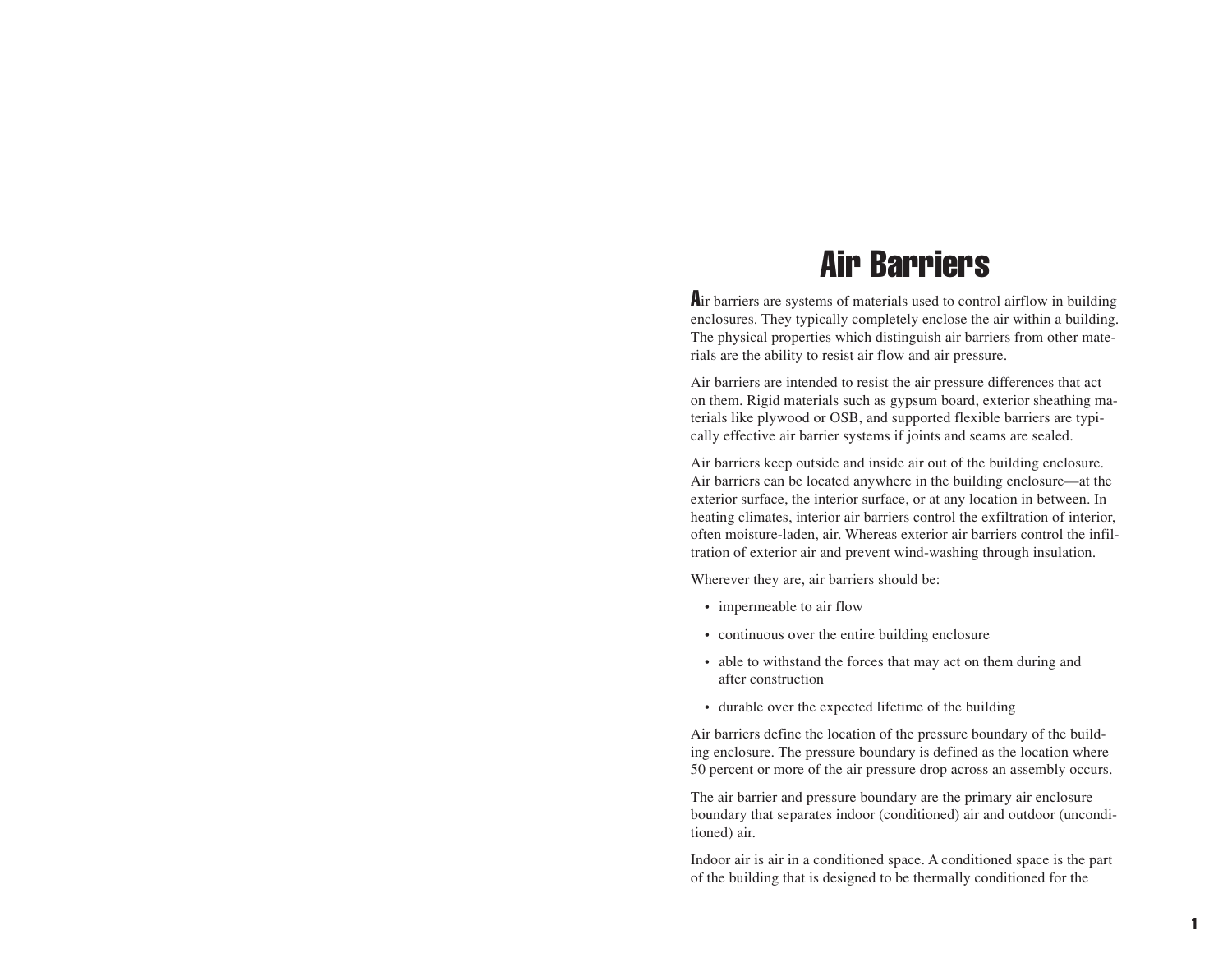comfort of occupants or for other occupancies or for other reasons.

The air barrier and the pressure boundary also separate the conditioned air from any given unit and adjacent units in townhouse, condominium and apartment construction.

In this regard, the air barrier and the pressure boundary are also the fire barrier and smoke barrier in inter-unit separations. In such assemblies the air barrier and pressure boundary must also meet the specific fire resistance rating requirement for the given separation.

The air barrier and pressure boundary also separate garages from conditioned spaces. In this regard an air barrier is also the "gas barrier" and provides the gas-tight separation between a garage and the remainder of the house.

Air retarders are different from air barriers. Air retarders are materials or systems that reduce airflow or control airflow but do not resist 50 percent or more of the air pressure drop across an assembly.

Four common approaches are used to provide air barriers in residential buildings:

- interior air barrier using drywall and framing
- interior air barrier using polyethylene
- exterior air barrier using exterior sheathing
- exterior air barrier using housewraps

Some spray applied foam insulations can be used as interstitial (cavity) air barriers, notably polyurethane foams. Typically applied damp spray cellulose is not an effective interstitial air barrier — rather it is an air retarder.

An advantage of interior air barriers over exterior systems is that they control the entry of interior moisture-laden air into assembly cavities during heating periods. The significant disadvantage of interior air barriers is their inability to control wind-washing through cavity insulation.

The significant advantage of exterior air barriers is the ease of installation and the lack of detailing issues due to intersecting partition walls and service penetrations. However, exterior air barriers must deal with transitions where roof assemblies intersect exterior walls. For example, an exterior housewrap should be sealed to the ceiling air barrier system across the top of the exterior perimeter walls.

An additional advantage of exterior air barrier systems is the control of wind-washing that an exterior air seal provides. The significant disadvantage of exterior air barriers is their inability to control the entry of air-transported moisture into cavities from the interior.

Installing both interior and exterior air barriers addresses the weakness of each.

Air barriers can also be provided with properties which also class them as vapor barriers. An example of this is polyethylene film which can be used as both an air barrier and a vapor barrier.

Keep in mind, however, polyethylene on the inside of building assem blies in cold, mixed-humid, marine, hot-dry and hot-humid climates is not generally a good idea; drying of building assemblies in these cli mates occurs to the inside as well as to the outside.

Interior drying is typically necessary in air conditioned enclosures. In other words, interior vapor barriers such as polyethylene should never be installed in an air conditioned building — even one located in very cold climate.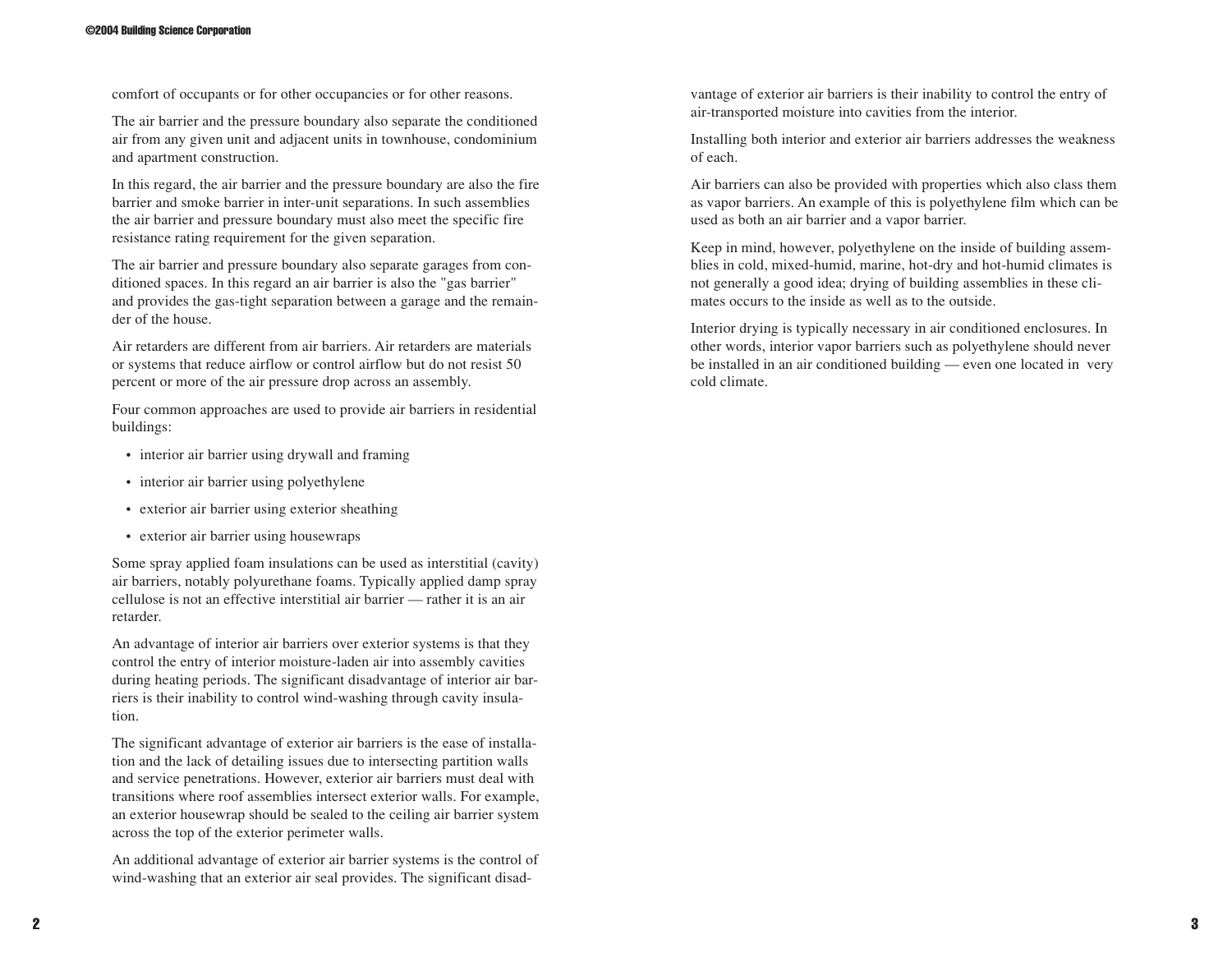

#### **Figure 1** Interior Air barrier Using Drywall and Framing

•Air Drywall Approach (ADA)

# **Figure 2**

## Interior Air Barrier Using Polyethylene

- •This approach is not recommended for cold, mixed-humid, marine, mixed-dry, hot-dry or hot-humid climates due to the impermeability of the polyethylene (see Chapter 4)
- •Recommended for very cold climates only in non-air conditioned buildings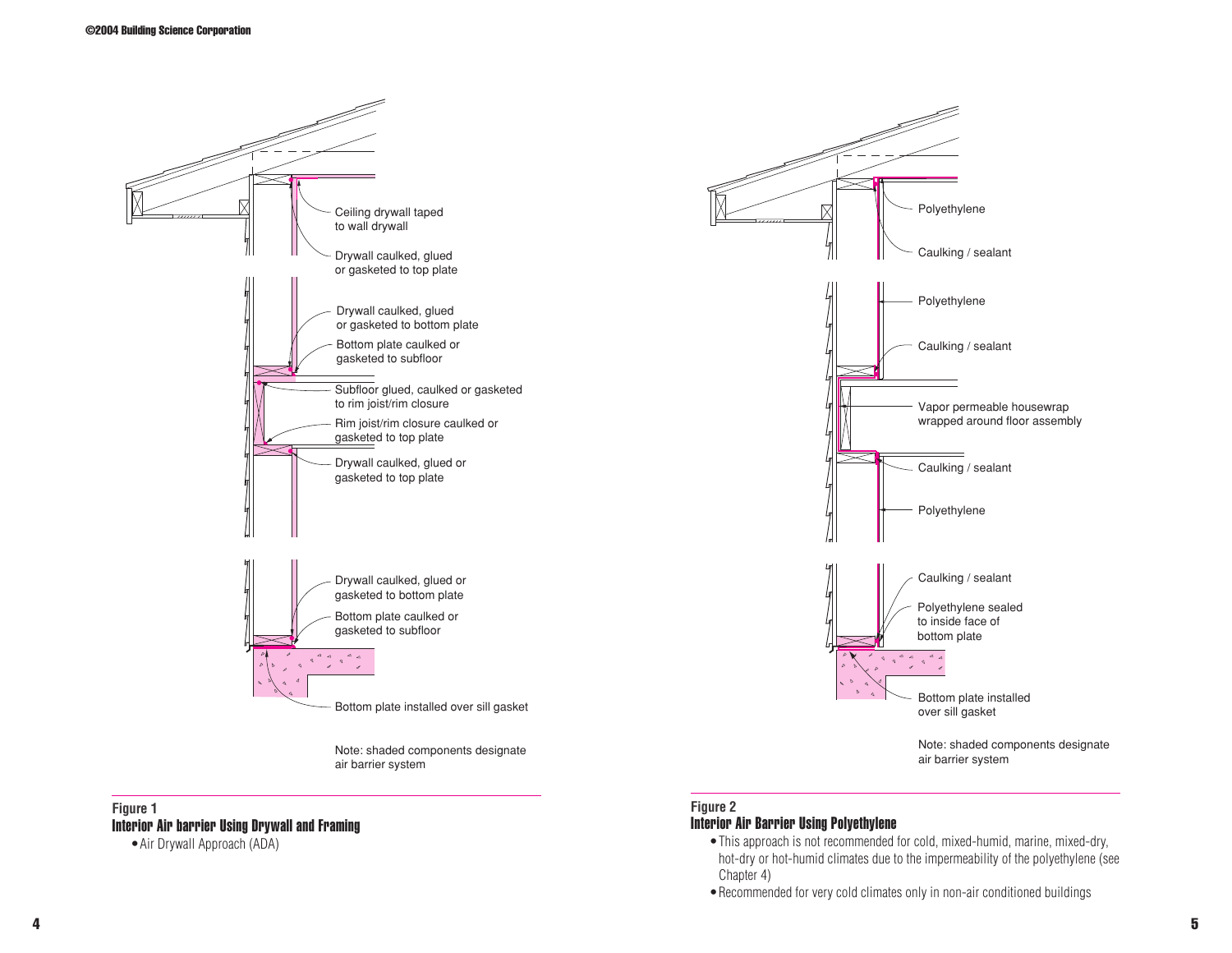

#### **Figure 3** Exterior Air Barrier Using Exterior Sheathing

# **Figure 4** Exterior Air Barrier Using Housewrap

•Polyethylene in ceiling is part of the air barrier system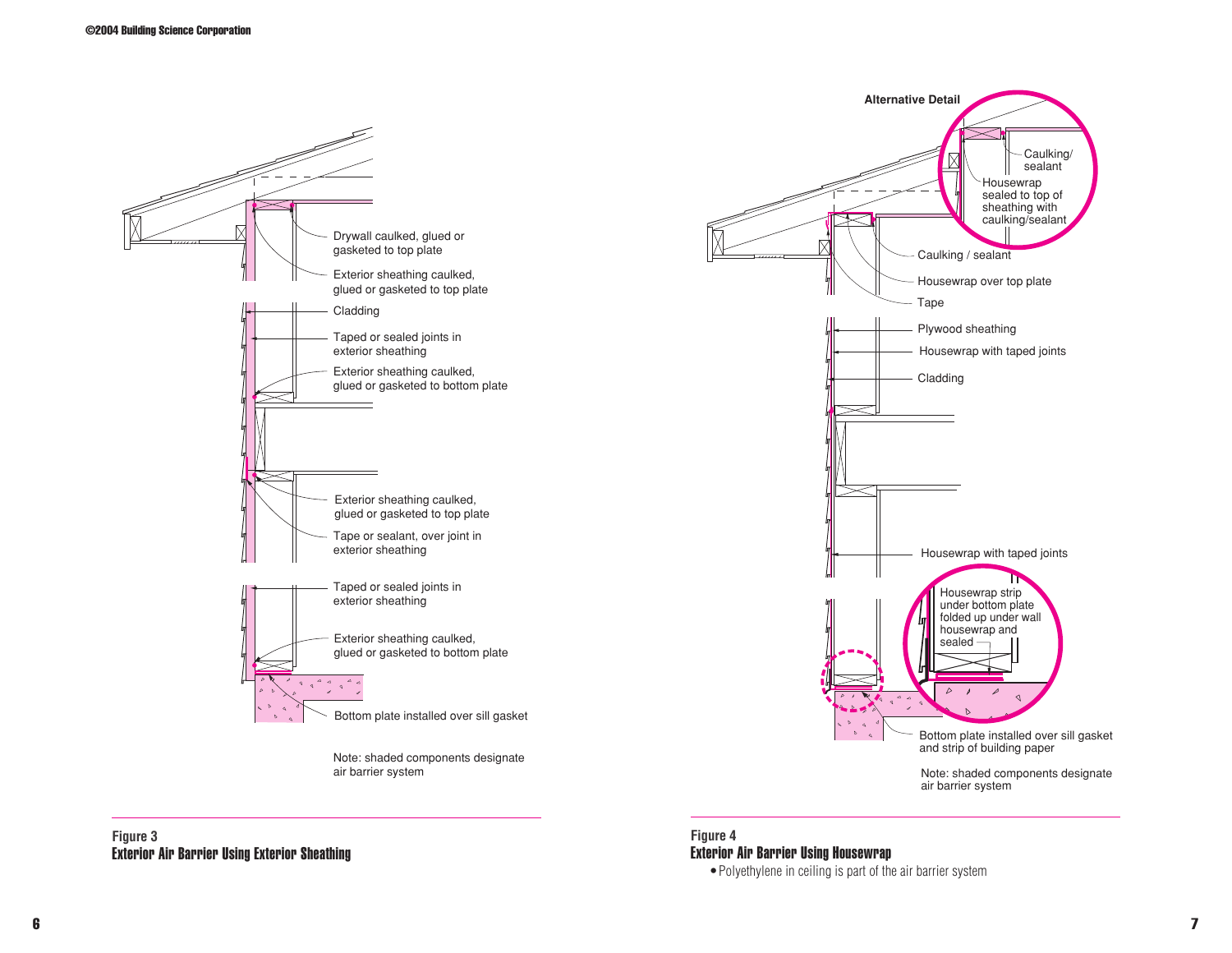



#### **Figure 5**

#### Intersection of Interior Partition Wall and Exterior Wall

- •Air Drywall Approach (ADA) interior air barrier
- Seal drywall to framing at partition wall



#### Intersection of Floor Joists and Exterior Wall

•Air Drywall Approach (ADA) - interior air barrier



## **Figure 6**

#### Intersection of Interior Partition Wall and Insulated Ceiling

•Air Drywall Approach (ADA) - interior air barrier

• Seal drywall to framing top plate



**Figure 8** Window Jamb with Wood Trim

•Air Drywall Approach (ADA) - interior air barrier